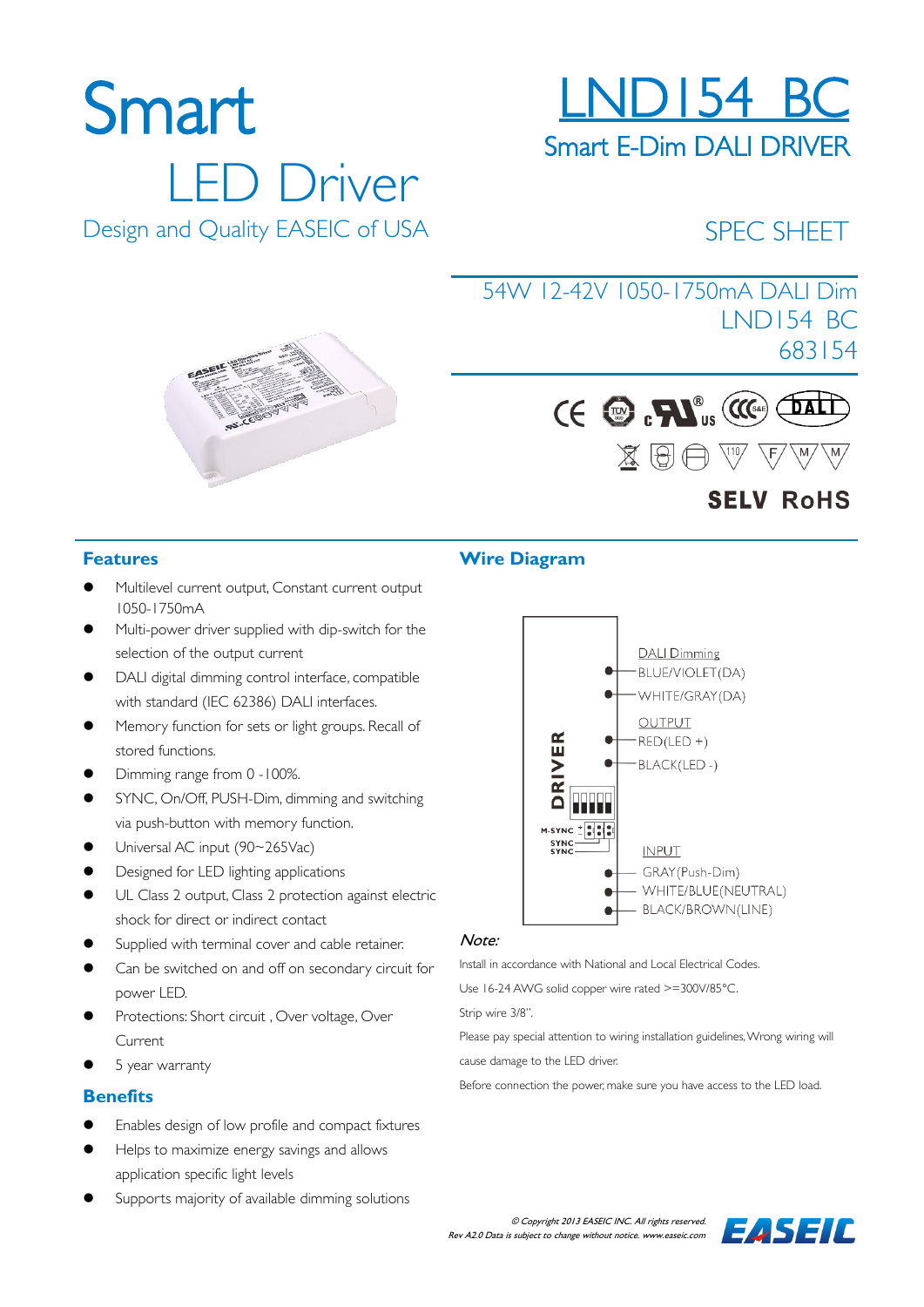## LND154 BC Smart E-Dim DALI DRIVER

## SPEC SHEET

#### **Electrical Specifications**

| <b>Ordering Information</b>          |                                                                                                                                                                                                            |  |  |  |  |
|--------------------------------------|------------------------------------------------------------------------------------------------------------------------------------------------------------------------------------------------------------|--|--|--|--|
| Type                                 | LND154 BC                                                                                                                                                                                                  |  |  |  |  |
| Order Code                           | 683154                                                                                                                                                                                                     |  |  |  |  |
| Full product name                    | Smart 54W 12-42V 1050-1750mA DALI Dim                                                                                                                                                                      |  |  |  |  |
| <b>Input Information</b>             |                                                                                                                                                                                                            |  |  |  |  |
| Line Voltage                         | 100-240Vac_rms                                                                                                                                                                                             |  |  |  |  |
| Line Current                         | 0.65A@100VAC<br>0.54A@120VAC<br>0.29A@230VAC                                                                                                                                                               |  |  |  |  |
| Line Frequency                       | 50/60Hz                                                                                                                                                                                                    |  |  |  |  |
| Min, Mains Voltage operational       | $90$ [min]                                                                                                                                                                                                 |  |  |  |  |
| Max, Mains Voltage operational       | $265$ [max]                                                                                                                                                                                                |  |  |  |  |
| THD(total)                           | $<$ 20%                                                                                                                                                                                                    |  |  |  |  |
| Power Factor(PF)                     | >0.95                                                                                                                                                                                                      |  |  |  |  |
| Input Power (Max.)                   | 64.6W                                                                                                                                                                                                      |  |  |  |  |
| Efficiency @Max Load and 70°C case   | 87%@100VAC<br>87%@120VAC<br>88%@230VAC                                                                                                                                                                     |  |  |  |  |
| Inrush Current(Typ.)                 | Cold Start 70A(twidth=270us measured at 50% lpeak) at 230VAC                                                                                                                                               |  |  |  |  |
| Leakage Current(Typ.)                | <0.75mA/230VAC                                                                                                                                                                                             |  |  |  |  |
| <b>Output Information</b>            |                                                                                                                                                                                                            |  |  |  |  |
| Output Power                         | 12-54W(See Output current settings table)                                                                                                                                                                  |  |  |  |  |
| Output voltage                       | 12V to 42V                                                                                                                                                                                                 |  |  |  |  |
| Output Constant Current              | 1050-1750mA ±5%(See Output current settings table)                                                                                                                                                         |  |  |  |  |
| Maximum open circuit voltage         | <60V                                                                                                                                                                                                       |  |  |  |  |
| Output Current Ripple                | 2% of nominal output voltage (whichever is greater), measured at 20Mhz                                                                                                                                     |  |  |  |  |
| (ripple=peak to peak)                | bandwidth with 0. I uf ceramic capacitor in parallel with 10uf electrolytic capacitor                                                                                                                      |  |  |  |  |
| Protections                          | connected at the end of the output connector.<br>Over Current, Over Voltage,                                                                                                                               |  |  |  |  |
|                                      | Short Circuit and Open Circuit Protection for LED+ and LED-                                                                                                                                                |  |  |  |  |
| Ambient Temp Range                   | -20°C to +50°C, 20-95% RH non-condensing                                                                                                                                                                   |  |  |  |  |
| Max Case Temperature(Tc)             | 75°C for Life & 85°C for UL Safety                                                                                                                                                                         |  |  |  |  |
| <b>Dimming Features</b>              |                                                                                                                                                                                                            |  |  |  |  |
| Dimming Interface                    | DALI(IEC62386), Push-Dim, On/off Dim, SYNC                                                                                                                                                                 |  |  |  |  |
| <b>DALI Dimming Specifications</b>   | Sink Current <2mA                                                                                                                                                                                          |  |  |  |  |
| Dimming range                        | $0 - 100%$                                                                                                                                                                                                 |  |  |  |  |
| <b>Environment &amp; Approbation</b> |                                                                                                                                                                                                            |  |  |  |  |
| Environmental Protection Rating      | UL damp and dry                                                                                                                                                                                            |  |  |  |  |
| Agency Approbations                  | UL8750,UL1310, CSA-C22.2 No.250.0-08,ENEC EN61347-1,EN61347-2-13<br>independent, EN62384, TUV EN60950-1                                                                                                    |  |  |  |  |
| Electromagnetic Compliance           | FCC Title 47 Part 15 Class A<br>Compliance to EN55015,EN61000-3-2 Class C(@100% Load);en6100-3-3<br>Compliance to EN61000-4-2,3,4,5,6,8,11;EN61547,EN55024, light industry<br>level(surge 2KV), criteria A |  |  |  |  |
| Audible noise                        | <24dB Class A                                                                                                                                                                                              |  |  |  |  |
| <b>Other information</b>             |                                                                                                                                                                                                            |  |  |  |  |
| Dimension                            | 118x67x30mm (LxWxH)                                                                                                                                                                                        |  |  |  |  |
| Packing                              | 0.17Kg(0.37lbs); 30Pcs/5.1kg(11.2Lbs)                                                                                                                                                                      |  |  |  |  |

All the specifications are typical and at 25  $°C$  Tcase unless specified otherwise

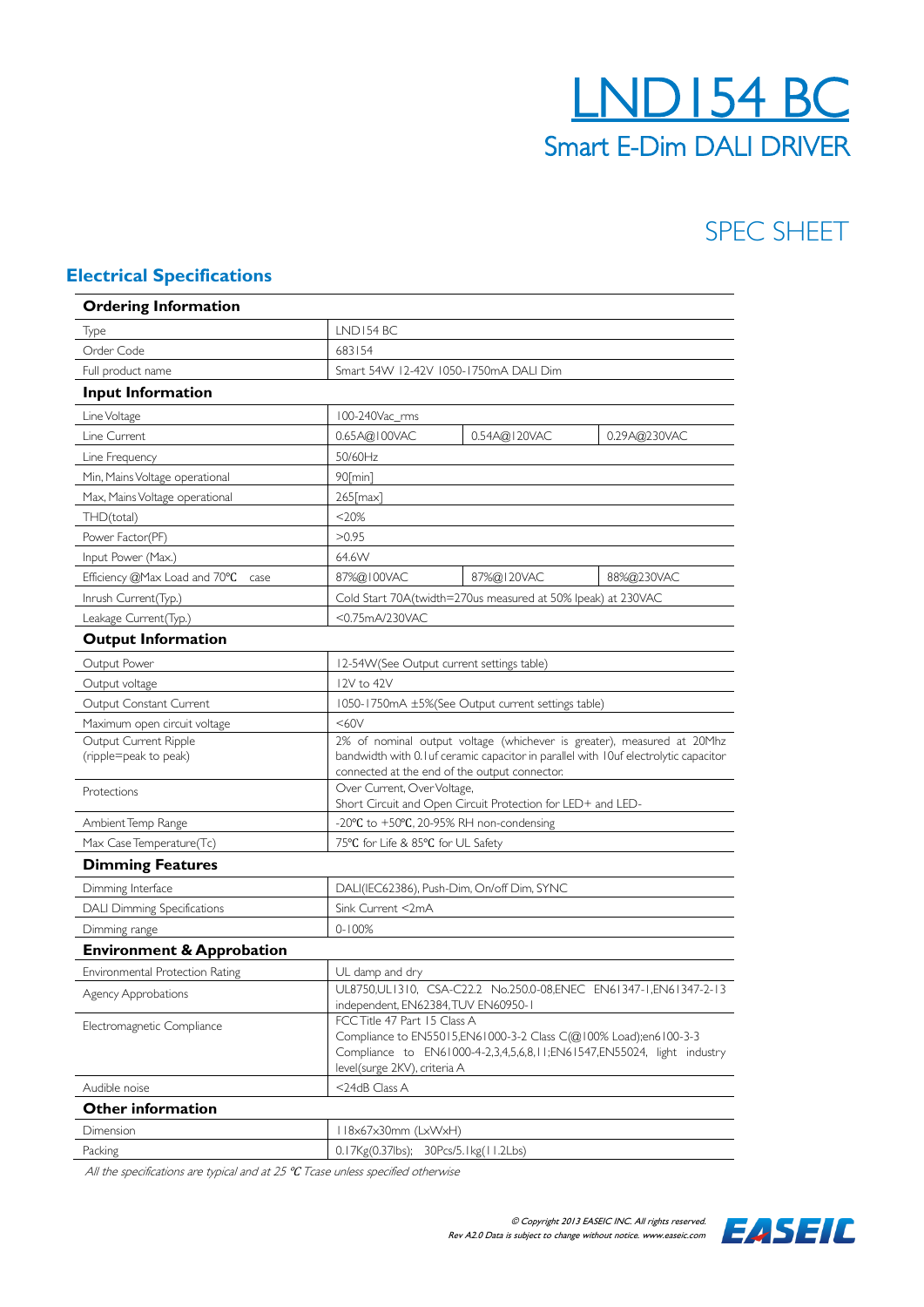

## SPEC SHEET

#### **Output Current Settings**

LND154 BC, Constant Current output 1050-1750mA. Multi-power driver supplied with dip-switch for the selection of the output current. Factory default setting is 1050mA.

| LND154 BC        |            | <b>DIP-Switch Settings</b> |        |                |     |                |  |
|------------------|------------|----------------------------|--------|----------------|-----|----------------|--|
| Pout Max.        | Vout DC    | lout DC                    |        | $\overline{2}$ | 3   | $\overline{4}$ |  |
| 44W              | $12-42V$   | 1050mA                     |        |                |     |                |  |
| 51W              | $12-42V$   | 1200 <sub>m</sub> A        | ON     | $-$            | $-$ | $-$            |  |
| 54W              | $12-42V$   | 1300mA                     | $\sim$ | ON             | $-$ | $-$            |  |
| 54W              | 12-39V     | 1400 <sub>m</sub> A        | --     | $-$            | ON  | --             |  |
| 54W              | $12-35V$   | 1550 <sub>m</sub> A        |        | $-$            | $-$ | ON             |  |
| 54W              | $12 - 34V$ | 1600mA                     |        | ON             | ON  | $-$            |  |
| 54W              | $12-31V$   | 1750mA                     | $-$    | ON             | $-$ | ON             |  |
| Constant Voltage |            |                            |        |                |     |                |  |
| I5W              | 12V(Cost.) | 0-1250mA                   | ON     | ON             | $-$ | $- -$          |  |
| 30W              | 24V(Cost.) | 0-1250mA                   | ON     | ON             | --  | ON             |  |
| 40W              | 36V(Cost.) | $0 - 1100mA$               | ON     | ON             | ON  | --             |  |

#### **Suggested max. number of the LNX units that can be connected to a MCB@230VAC**

| <b>MCB</b> | BI0 | D <sub>1</sub><br>DI O   | $\sim$ $\sim$<br>$\sim$<br>$\sim$ 1 $\circ$ | $\sim$<br>C10 |
|------------|-----|--------------------------|---------------------------------------------|---------------|
| LND154 BC  |     | $\overline{\phantom{0}}$ | r<br><b>1 V</b>                             | $\sim$<br>∠o  |

Note: These calculated values are based on MCB S201 series manufactured by ABB

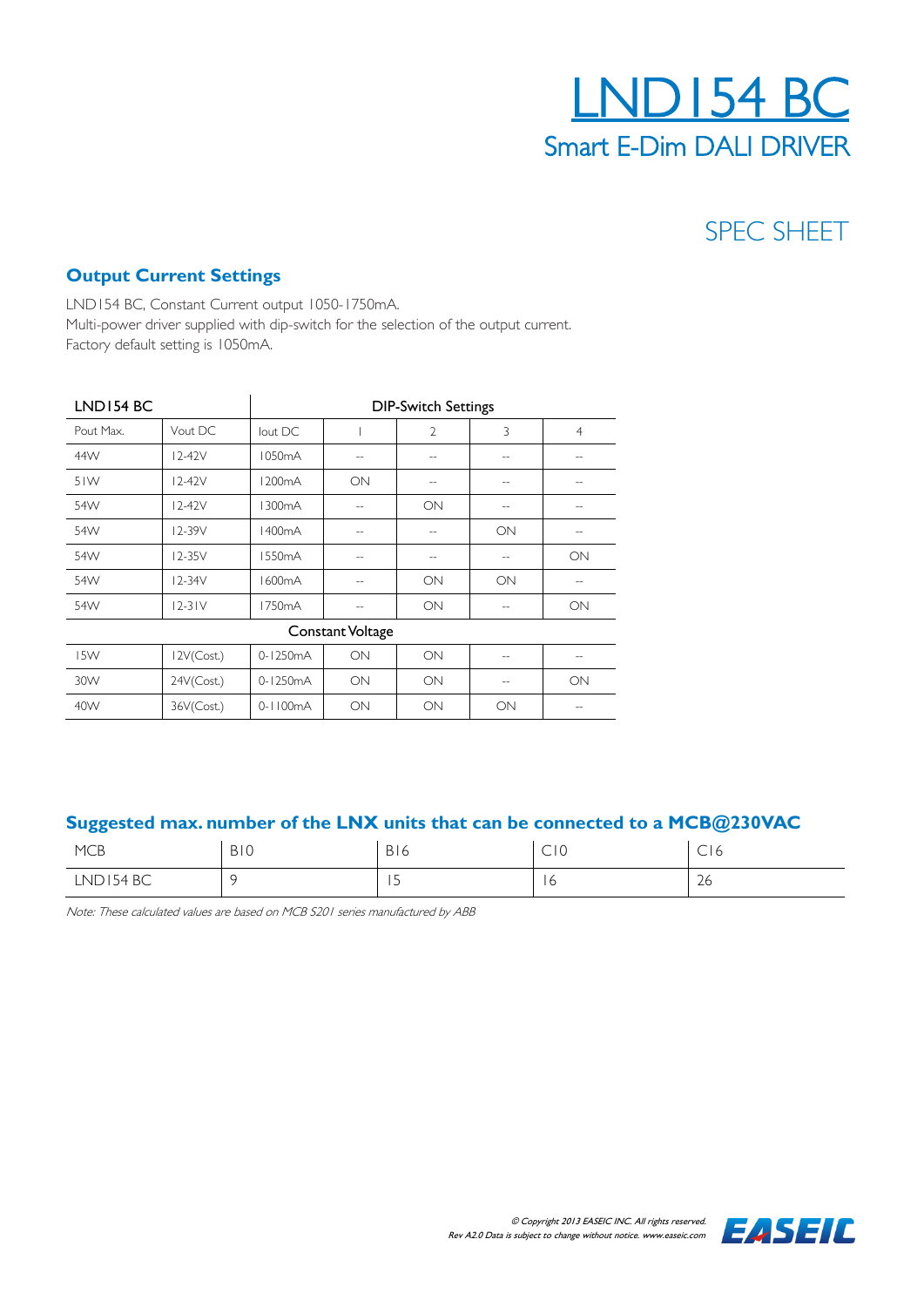## LND154 BC Smart E-Dim DALI DRIVER

## SPEC SHEET

#### **Dimming Control Wiring Diagrams**

#### **Push-dim 0-100% dimming control**



By pressing the push button for less than one second the LEDs turn on or off. By pressing the push button for more than one second the light intensity of the LEDs is dimmed according to the following modalities:

 If the light intensity is not at maximum, by pressing the key there will be an increase of this to maximum or to the corresponding level at the moment the key is released;

 $\Leftrightarrow$  A further pressure on the key inverts the dimming direction to the minimum value or to the corresponding level at the moment the key is released;

 $\diamond$  If light intensity is at maximum by pressing the key there will be a decrease to the minimum value or to the corresponding level at the moment the key is released.

Total length of PUSH cables <20m. Factory dimming setting at 100%.



Note: Only use self-reset push button without indicator light. Risk of short circuit. The self-reset button can only be linked between the Push-dim and the L(AC).

Do Not connect the self-reset button to the N(AC)

#### **On/Off sectional dimming control**



By pressing the push button for less than one second the LEDs turn on or off. By pressing the push button for more than one second the light intensity of the LEDs is dimmed according to the following modalities:

- $\diamond$  If the light intensity is not at maximum, by pressing the key there will be an increase of this to maximum or to the corresponding level at the moment the key is released;
- $\Leftrightarrow$  A further pressure on the key inverts the dimming direction to the minimum value or to the corresponding level at the moment the key is released;
- $\diamond$  If light intensity is at maximum by pressing the key there will be a decrease to the minimum value or to the corresponding level at the moment the key is released.

Total length of PUSH cables <20m. Factory dimming setting at 100%.



Note: Only use self-reset push button without indicator light. Risk of short circuit. The self-reset button can only be linked between the Push-dim and the L(AC).

Do Not connect the self-reset button to the N(AC)

 © Copyright 2013 EASEIC INC. All rights reserved. Rev A2.0 Data is subject to change without notice. www.easeic.com

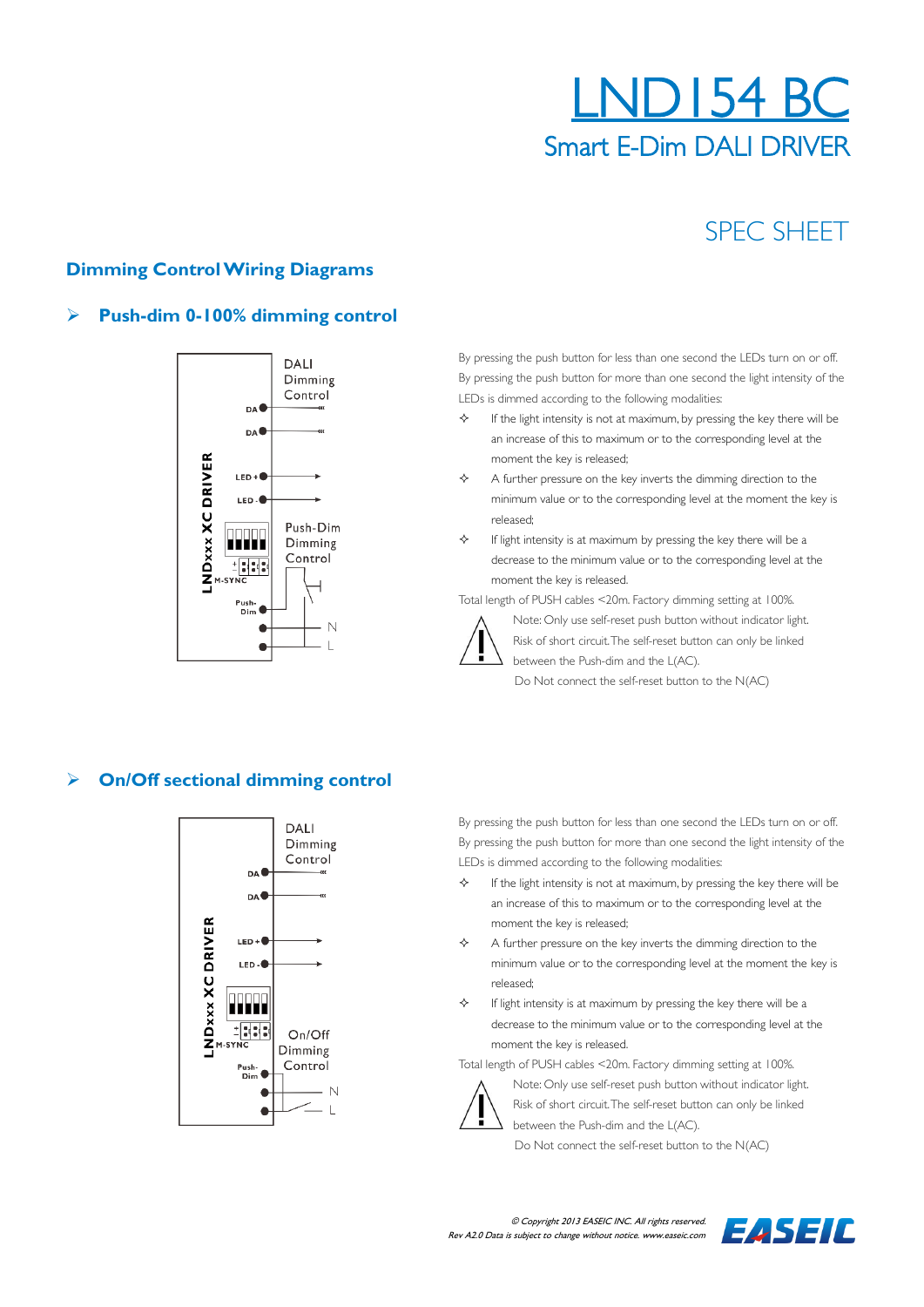

## SPEC SHEET

#### **Synchronization dimming control**



The lights driver by LNX units(slaves) can be dimmed synchronously through a LNX unit(master) directly controlled via IR remote control, 0/1-10V,10V PWM, DALI, Push-dim, On/Off sectional dimming control function.

- Wiring diagram as shown on the right. note the following:
- $\diamond$  According SYNC instructions on wiring housing wiring distinguish SYNC + and -;
- $\div$  Max. number of the LNX units,  $10(1 \text{ master} + 9 \text{ Slaves})$ ;
- $\lozenge$  Max. cable length between each units, 20m (based on a cable with cross-section of 0.15mm2 0.3mm2);
- $\diamond$  Don not connect dimming circuit to slaves.
- Please make sure all units are set to 100% dimming setting (factory default) before synchronizing.

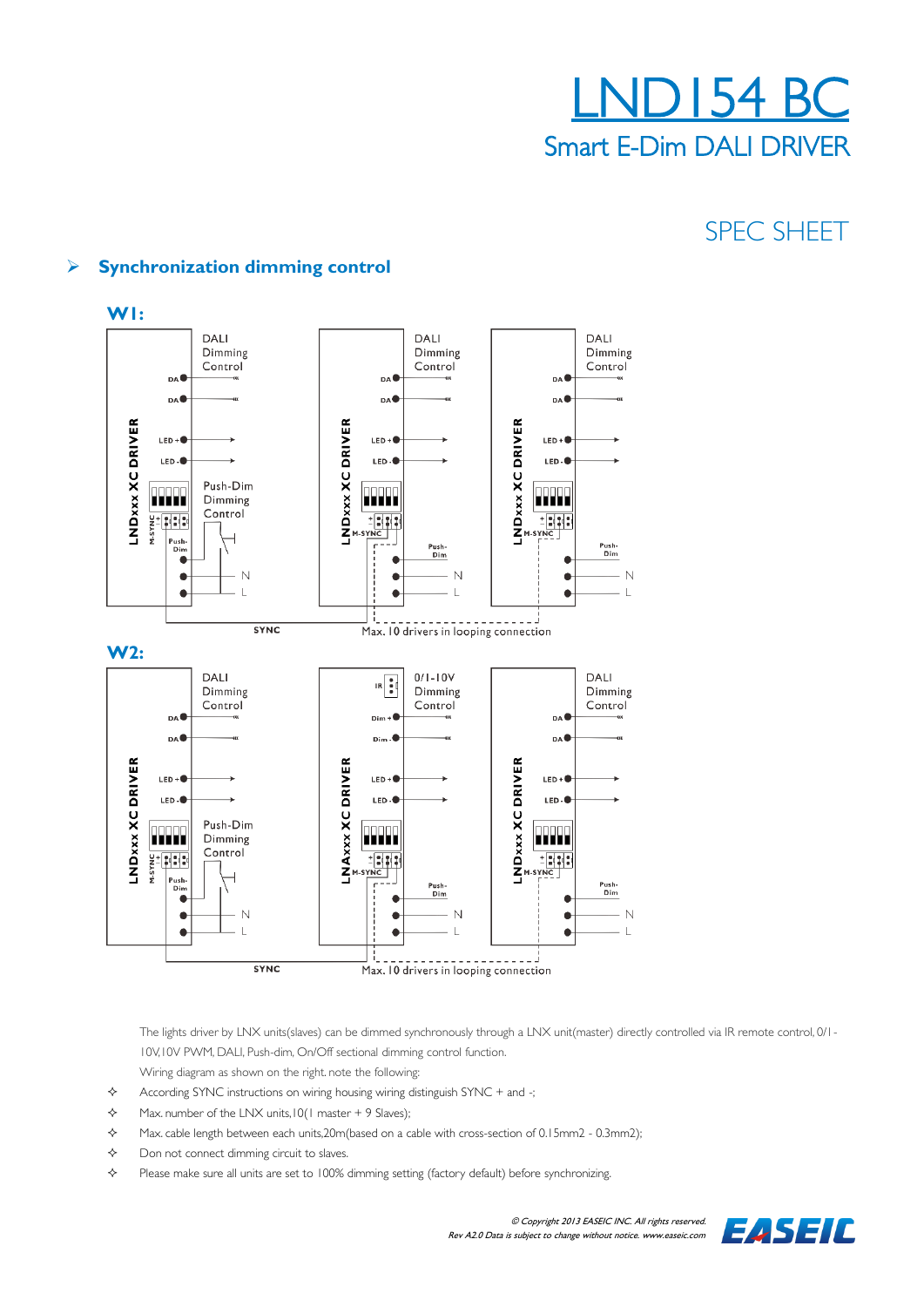## LND154 BC Smart E-Dim DALI DRIVER

## SPEC SHEET

#### **DALI interface dimming control**



LND series of LED dimming driver, in line with DALI protocol specification IEC62386, acceptable compliance with ON / OFF, scenes and dimming DALI controller instruction norms issued.

Each DALI subnets can only have a maximum of 64 DALI slave devices (DALI LED dimming drivers).

Each DALI LED dimming drivers will consume 2mA control terminal of the current.

DALI connections of up to 300 m can be made with any 2 wire 0.5 - 1.5 mm2 mains rated cable.

DALI cable must be mains-rated and the maximum voltage drop along the length of the cable must not exceed 2V.

In rare instances where the environment may be electrically noisy, due to adjacent circuits carrying high switching currents, we recommend a 2 wire twisted pair screened and sheathed cable.

#### **DALI Interface Lighting Controller**



**More DALI Lighting control modules and details , please browse www.easeic.com**